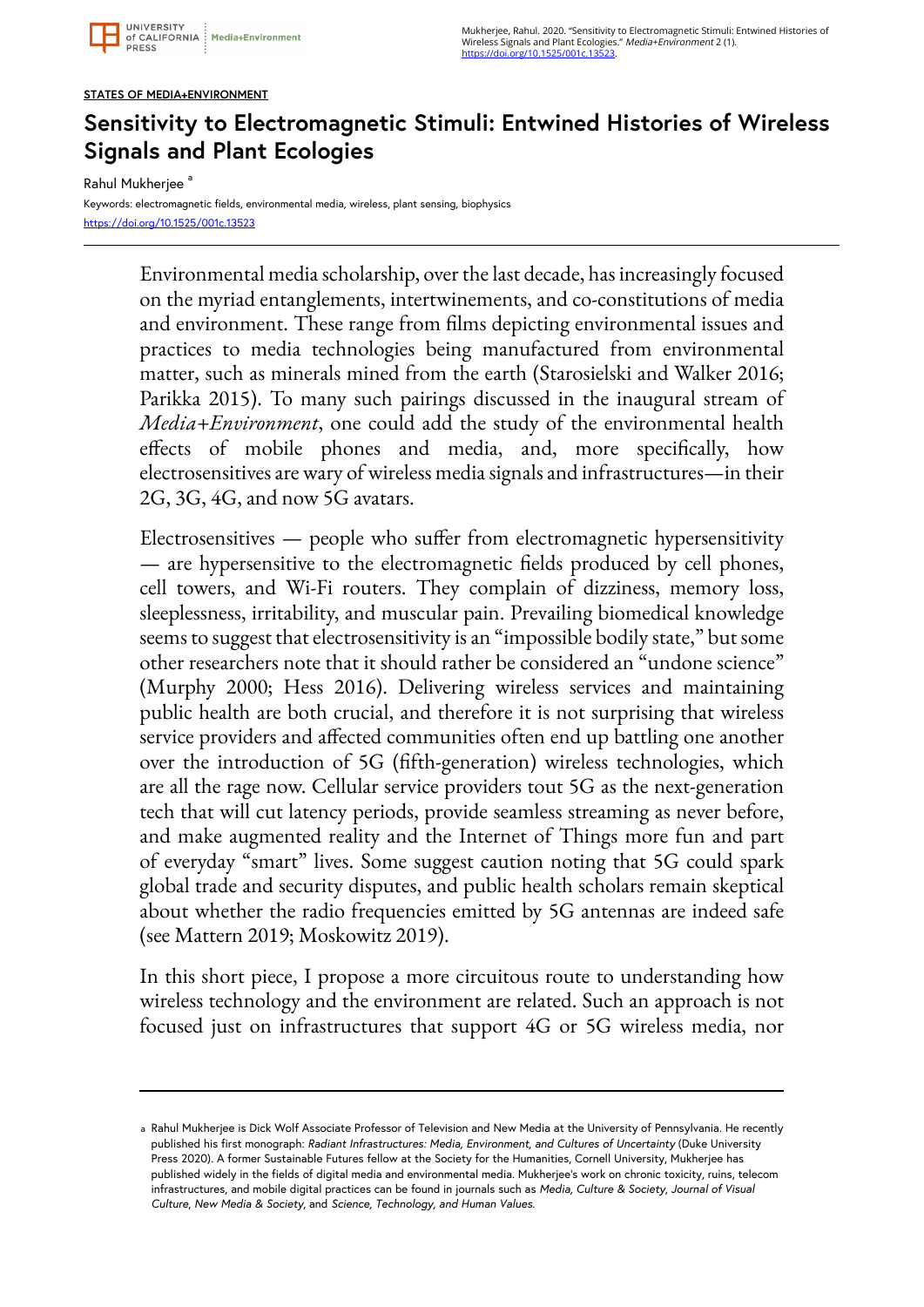is it exclusively concerned with environmentalism around the issue of electrosensitivity and the various radiation-detection and citizen sensing practices such environmentalism entails (Gabrys 2016; Mukherjee 2020). Rather, I try to find a historically, culturally, and phenomenologically nuanced epistemology of wireless technology and to see how it is intermeshed with experiments in biophysics, specific philosophies of vitalism and monism, and particular strands of feminist technoscience. I will begin with the work of biophysicist Jagadish Chandra Bose, who in the last decade of the nineteenth century began manufacturing wireless devices operating in the millimeter range to conduct scientific experiments on plant sensitivity. Some of today's 5G wireless waves operate in the same millimeter-wave band—a coveted highfrequency spectrum—as Bose's scientific apparatus (Rappaport, Roh, and Cheun 2014). 1

In the usual media history, Bose's work is often referenced in a footnote stating that he, not Guglielmo Marconi, was the first inventor of the radio wave receiver/detector. Bose never patented his radio-wave-emitting instruments and, unlike Marconi, never pursued ways of promoting radio as commercial broadcasting equipment (Shepherd 2012; Roy 2018). At a Calcutta town hall in 1895, Bose used a spark-gap transmitter to send a 60 GHz signal through three walls and the body of the region's lieutenant governor to a funnel-shaped horn antenna and detector twenty-three meters away (Rappaport, Roh, and Cheun 2014). Bose's devices were scientific instruments, meant to be used for experimenting on plants so as to ascertain how they responded to external stimuli. This is a history I will seek to further unravel, but first one needs to go beyond the narrow topic of who invented radio.

Bose's ability to bring physics and biology together to understand bodily (plant, animal, human) sensitivities to electromagnetic frequencies has so far received very little attention in environmental media scholarship. It is in this research direction where, I believe, more ecocritical work is required because it has repercussions for how environmental media scholars think about multispecies relationalities and about the human body immersed in datadriven information environments. Bose's work, in the late nineteenth-century colonial period, demonstrated how incredibly sensitive plants were to external electromagnetic stimuli and therefore questioned human exceptionalism and opposed the ways humans tended to wrongfully consider plants as passive and bereft of movement (Myers 2015).

Different 5G wireless technologies are being deployed in different countries, some which do not use millimeter waves, and some which use both 1 millimeter waves and microwaves. Some experts believe that millimeter waves could be more widely used in 5G transmission in the near future. For more, refer to Alex Hern, "How baseless fears over 5G rollout created a health scare." *The Guardian*, Feb 26, 2019. Available: [https://www.theguardian.com/technology/2019/jul/26/how-baseless-fears-over-5g-rollout-created-a-health-scare.](https://www.theguardian.com/technology/2019/jul/26/how-baseless-fears-over-5g-rollout-created-a-health-scare) Also, while Bose did make millimeter wave apparatuses, he also worked on microwave instruments.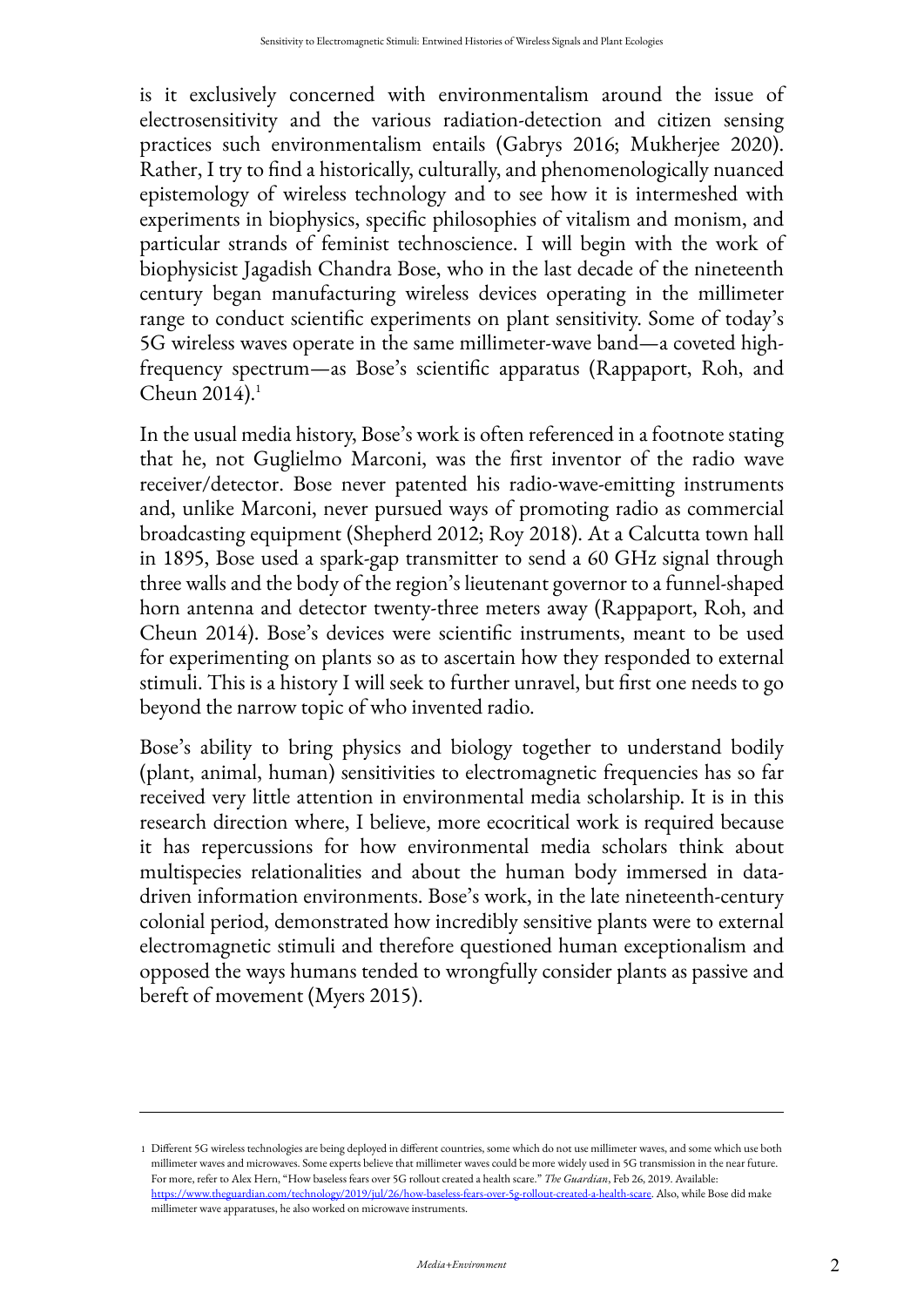

Figure 1a: Millimeter-wave apparatus manufactured by J. C. Bose. Photographed by the author at the Bose Museum, Kolkata.



Figure 1b: Response recorder manufactured by J. C. Bose. Photographed by the author at the Bose Museum, Kolkata.

Bose invented and used "dielectric lenses, a horn antenna ('funnel'), wave guides, and polarisers" (Shepherd 2012) to measure very small movements of plants (see figure 1ab). His work creating millimeter wave and microwave technologies from 1894 to 1899 was highly regarded by many physicists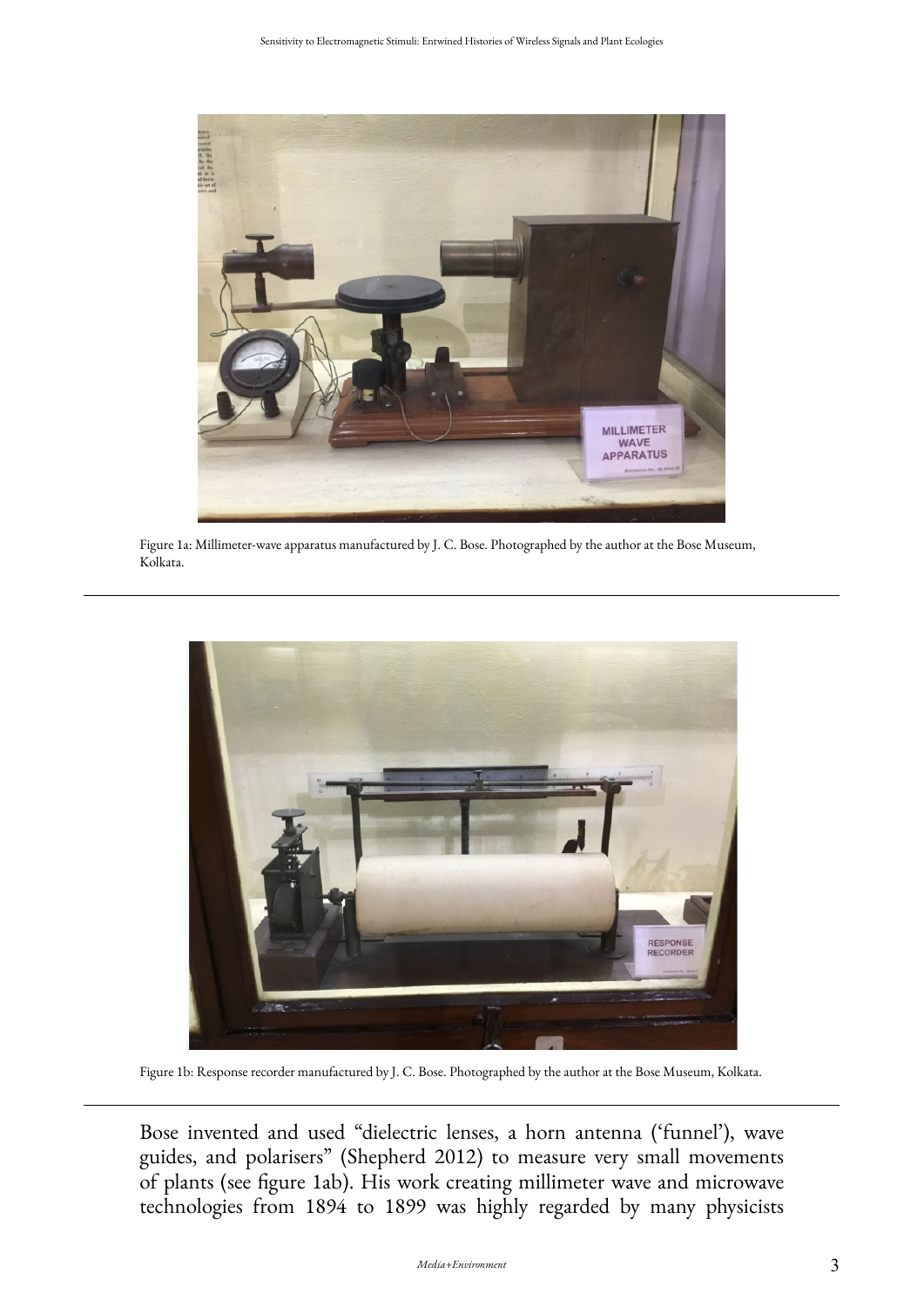including Bose's former teacher Lord Rayleigh at Cambridge. Bose was extending the work started by James Clerk Maxwell and other scientists on understandings of electromagnetic fields. Today, the 30–300 GHz millimeterwave band (which Bose's devices operated in) is being used by 5G wireless networks (Rappaport, Roh, and Cheun 2014). Yet again, like the late nineteenth-century debates regarding plant sensitivity to millimeter waves, today there is controversy about the electrosensitivity of human beings to waves emitted by 5G cellular antennae.<sup>2</sup>

What adds to the *anxiety* of electrosensitives and to the *indifference* of many who consider wireless signals to be benign is that these signals are invisible and impalpable. The electrosensitives claim to bear the effects of these signals on their bodies, and hence the question of "sensitivity" to "invisible" electromagnetic radiation is central. This aspect was not lost on Bose while he was doing his experiments in the early twentieth century. In a lecture Bose delivered in 1911, the scientist noted that he was using the invisible (to human senses) light of electromagnetic rays to shine light on the small movements of plants, on their "unvoiced life." In his own words: "Can anything appeal more to the imagination than the fact that we can detect the peculiarities in the internal molecular structure of an opaque body by means of light that is itself invisible?" (Bose 1911). The small movements of plants, their voices, were part of electromagnetic interferences.

Based on his experiments, Bose characterizes human sense organs as acting like "antennae" responsive to wireless signals, thereby arguing that impulses within the body vibrate and interfere with electromagnetic fields. At another point, Bose notes that his findings clearly suggest that plants are sensitive to invisible electromagnetic rays, which leads him to intuit that plants have "nervous" (nerve) impulses and not merely automatic biomechanical movements (Bose 1929, 1926). Bose's formulation can be read as follows: *response to stimulation*  is interpreted as proving the existence of *nervous pulsatory impulses*, which in turn suggests *consciousness*. He cites Henri Bergson to suggest that an organism need not have a central nervous system to have consciousness or sentience, arguing that plants have a more distributed nerve network:

The philosopher Bergson says that it is by no means assured that [a] highly complex brain is indispensable to consciousness. The lower we go in the animal series, the more the nerve centers are simplified and separated from each other. If then, at the top

The millimeter band had long been ignored by the telecom industry, the initial RF circuit and antenna equipment was unsophisticated and 2 costly, and it took a while for wireless science to come up with better designs for antennae so that 5G wireless technology could be commercially rolled out (Rappaport, Roh, and Cheun 2014). What bothers electrosensitives and public health scholars is that while there have been some studies of the potential harmful effects of 2G and 3G wireless signals, both 4G and 5G have been introduced for public consumption without significant studies of their impact on health and environment (Moskowitz 2019).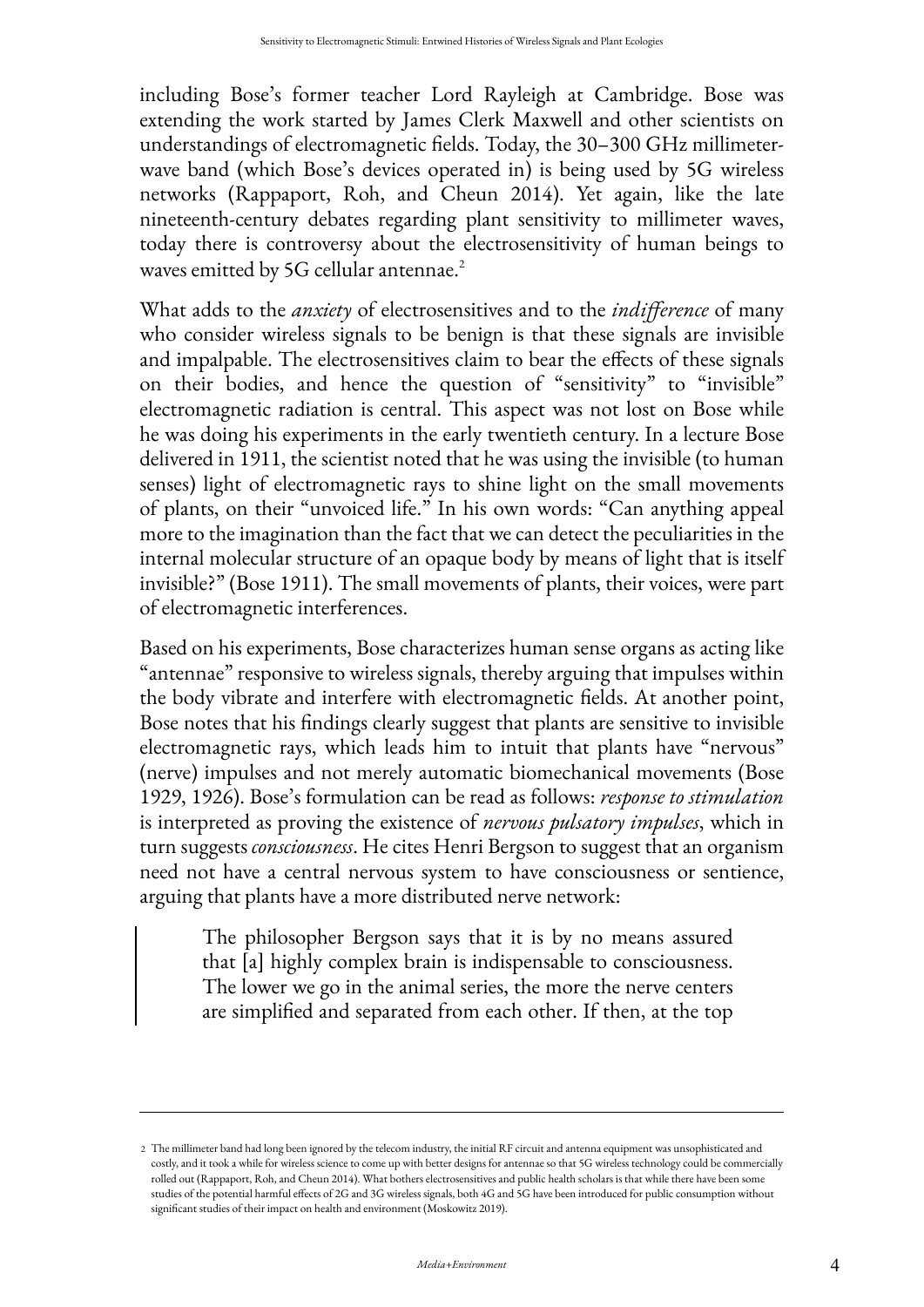of the scale of living beings, consciousness is attached to very complicated centers, must we suppose that it accompanies the nervous system down its whole descent. (Bose 1929)

In his book *Creative Evolution*, Bergson (1911, 109) noted that consciousness does not necessarily involve as a "necessary condition the presence of a nervous system," which certainly helps Bose make the case that consciousness does not require developed brains and can exist in organisms with distributed nerve centers. Such statements by Bose reveal what some considered his obsession with plant sensitivity, and very soon they became a matter of contention. Many scientists were astonished by Bose's (1927) statements (in an essay titled "Plant Autographs") that "plants have a voice" and that "trees grieved." Many who disagreed with these views suggested that Bose was under the influence of scriptural notions of "monism," which made him believe in the unity of plant, animal, human, and metal matter (Brown 2016). Consider this excerpt from a lecture by Bose:

I have shown you this evening the autographic records of the stress and strain in both the living and the non-living… It was when I came on this mute witness of life and saw an all-pervading beauty that binds together all things—it was then that for the first time I understood the message proclaimed on the banks of Ganges thirty centuries ago—"they who behold the One, in all the changing manifoldness of the universe, unto them belongs eternal truth, unto none else, unto none else." (Bose, "Lecture at the Royal Society," London, 1900, cited in Nandy 1972, 58-59)

Bose mentions this unity of life thesis at the peroration of his scientific lecture at the Royal Society. After having demonstrated the recorded traces of plant sensitivity on his delicate instruments, Bose chose to cite Hindu scripture to explain how his experiments validated a monistic notion, where a unity of life across biotic and abiotic life, animate and inanimate matter, was being suggested. Exhibiting cultural nationalism, Bose mixed science and religion in a provocative anticolonial stance. Furthermore, his phenomenological understandings of plant sensitivity were shaped by his cultural upbringing in the Bengal Province of British India. Bose believed that plant, animal, and human matter were all powered by *mahashakti*, which is Sanskrit/Bangla for "ultimate energy" and has some resonances with "ether" in its all-encompassing quality. Bose thought that wireless signals were interfering with this *mahashakti.* His claim that electromagnetic energy ran through both living and non-living entities and his notions of "vitalistic monism" suggest a media system, akin to organicist (process) philosophy where plants and metals become communicating entities (mediating through electromagnetic pulses) alongside humans and animals (Shepherd 2012). Discussing Bose's writings, Ashis Nandy (1972, 40) notes that Bose's characterization of *mahashakti* for "ultimate power" is "represented by the dominant mother-deities of Bengal."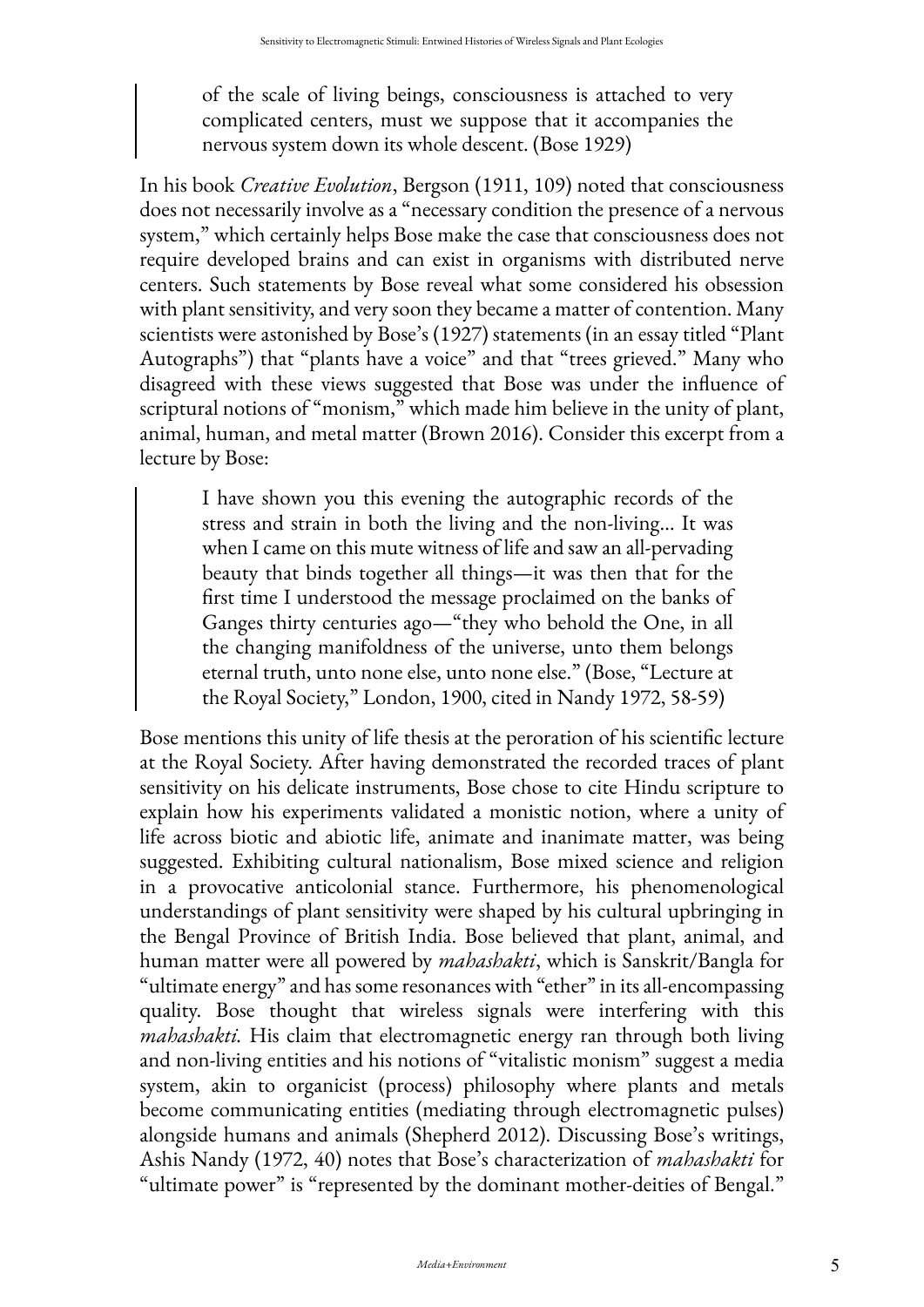Here, Bose is connecting the electrical/electromagnetic signaling across human, animal, and plant bodies to divine forms of energy. Bose's scientific experiments and writings therefore suggest that phenomenological experiences and cultural contexts (Bose's Brahmo and Vedantic leanings) mutually shape one another.

Even as there remains a cultural-religious angle to Bose's experiments and ideas, his almost poetic accounts of his experiments measuring movement in plants are important for contemporary plant-studies scholars, who insist that "plants move, they move other things, they move people, and they are themselves being moved around" (Thorsen 2017, 11). Molecular biologist and feminist science studies scholar Deboleena Roy (2018) emphasizes Bose's claim that the living and the nonliving are capable of "response" (and not mere "reaction").<sup>3</sup> Bose's use of electrical/electromagnetic activity to demonstrate that physiological activity extends beyond the human—to not only animals, plants, and microorganisms but even rocks and metals—suggests a certain ontology and ethics of encounter that helps Roy "reimagine feminist encounters with biology" (59). For Roy, Bose's demonstration and claim of a physiology of response provides a pathway to "cultivating an openness to nonhuman becomings and changefulness" (60). Today's feminist technoscience studies scholars thus view Bose's work as influencing interdisciplinary inquiries in bioart, microphysiology, and plant neurobiology (Cinti 2011; Hustak and Myers 2012; Roy 2018).

There is much to be gained from taking Bose's inquiries into plant life along affirmative trajectories and lines of flight. That said, some caveats about the way Bose's work is interpreted need to be considered. Scholars quarrel over whether his monistic thesis suggests that there is *continuity across plant and animal life* (and living and nonliving entities), or whether he simply demonstrated that there is *continuity in responses to electromagnetic stimuli across plants and animals* (Brown 2016). Furthermore, Bose seems to slide easily from demonstrations of plant response to electromagnetic stimuli to claims about plant consciousness and sentience. Debates about plant intelligence continue among plant neurobiologists as can be read in the papers published in the journal *Plant Signaling and Behavior*. Several molecular biologists that anthropologist Natasha Myers (2015) interviewed were open to discussing "plant sensing" but not "plant feeling." Myers notes that "plant sensing" could mean how "plants sense, perceive, and respond to environments" (35). "Plant feeling" could at some level also mean "plant sensing," in the way plants "feel out their world," but such semantic flexibility is allowed only to a limited extent. Molecular biologists did not want to converse about "plant feeling" if the term began to connote vegetal emotions and plant intelligibility.

<sup>3</sup> Roy (2018) extends this "immanent capability" into a "microphysiology of desire" (p. 58–59).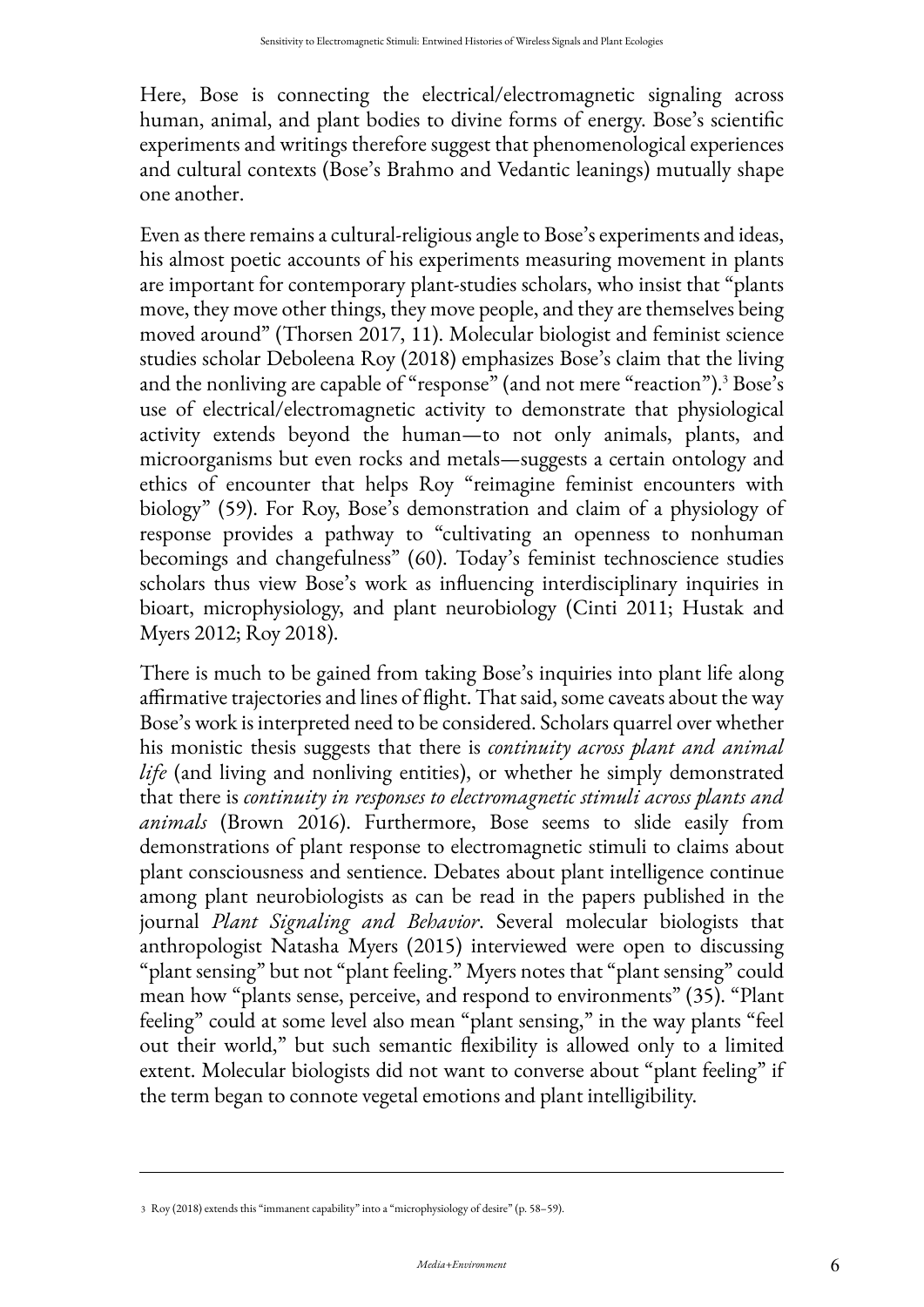Bose's experiments and their uptake in mobile media studies and feminist technoscience studies gesture to an environmental media theory that is committed to studying the entanglements of media, body, and environment through multisensory techniques attending to human (and nonhuman) perceptions, sensations, and experiences of electromagnetic signals.<sup>4</sup> What becomes apparent from studying plant sensitivity to electromagnetic stimuli is that plants sense in ways that humans do not. Going beyond the five human senses, plants interact with environmental changes, mediating between sunlight in the sky and minerals deep inside the soil. Studying wireless media should not be just about celebrating the technocratic possibilities of the Internet of Things, nor should it be limited to the infrastructures that support signal traffic. As I have argued (based on my ongoing research), there is a more expansive historical detour, a botanical history of wireless media, which imbricates mobile media technologies, radio waves, biophysics, and ideas of vitalistic monism and process philosophy.

## **Author's Note**

Thanks to Diksha Dhar for research assistance in Kolkata and am grateful to *M+E* journal editors for encouraging me to write this short essay.



This is an open-access article distributed under the terms of the Creative Commons Attribution 4.0 International License (CCBY-4.0). View this license's legal deed at http://creativecommons.org/licenses/ by/4.0 and legal code at http://creativecommons.org/licenses/by/4.0/legalcode for more information.

Plants have been mediated to make human observers perceive and discern the awareness and movements that plants are capable of, and Bose's 4 experiments can be seen as one kind of such mediation. As Teresa Castro (2019) writes, today's "sensitive" or "sentient" plant is "necessarily a post-natural mediated plant," a plant that humans are accessing through various audio-visual technologies.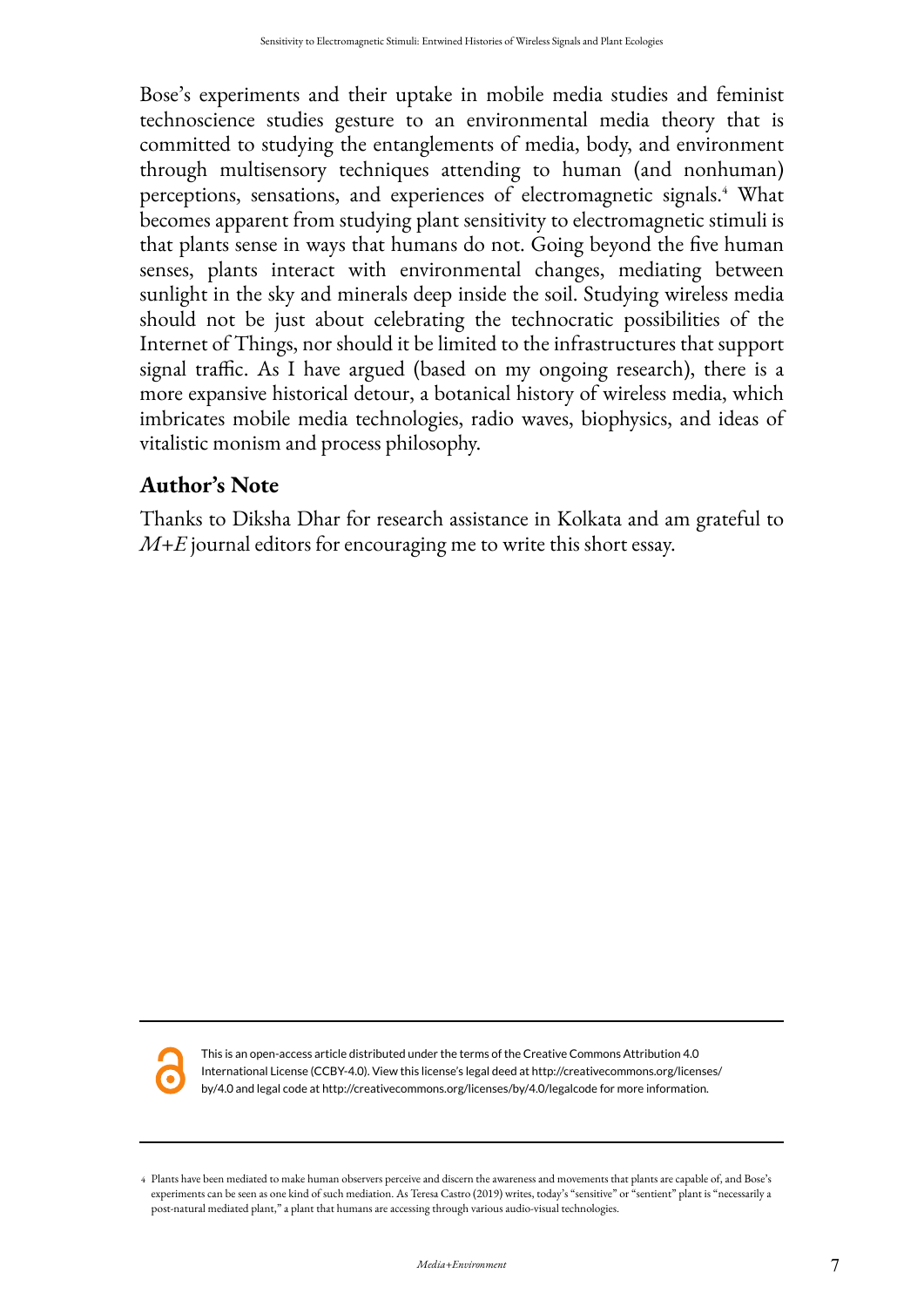## **REFERENCES**

Bergson, Henri. 1911. *Creative Evolution*. New York: Henry Holt and Company.

Bose, Jagadish Chandra. 1911. "Literature and Science." Delivered as the President of Bengal Literary Congress at Mymensingh, April 14.

———. 1926. *The Nervous Mechanism of Plants* . London: Longmans Green and Co., Ltd. <https://doi.org/10.5962/bhl.title.139322>.

———. 1927. *Plant Autographs and Their Revelation*. London: Longmans Green and Co., Ltd. <https://doi.org/10.5962/bhl.title.139749>.

———. 1929. "Is the Plant a Sentient Being." *Century Magazine*, February 1929.

Brown, Christopher Mackenzie. 2016. "Jagadish Chandra Bose and Vedantic Science." In *Science and Religion: East and West*, edited by Yiftach Fehige, 104–22. London and New York: Routledge.

Castro, Teresa. 2019. "The Mediated Plant." *E-Flux* 102 (September). [https://www.e-flux.com/](https://www.e-flux.com/journal/102/283819/the-mediated-plant/) [journal/102/283819/the-mediated-plant/](https://www.e-flux.com/journal/102/283819/the-mediated-plant/).

Cinti, Laura. 2011. "The Sensorial Invisibility of Plants: An Interdisciplinary Inquiry through Bio Art and Plant Neurobiology." Thesis. Center for Advanced Biomedical Imaging University College London.

Gabrys, Jennifer. 2016. *Program Earth: Environmental Sensing Technology and the Making of a Computational Planet*. Minneapolis: University of Minnesota Press. [https://doi.org/10.5749/](https://doi.org/10.5749/minnesota/9780816693122.001.0001) [minnesota/9780816693122.001.0001](https://doi.org/10.5749/minnesota/9780816693122.001.0001).

Hess, David J. 2016. *Undone Science: Social Movements, Mobilized Publics, and Industrial Transitions*. Cambridge, MA: MIT Press. [https://doi.org/10.7551/mitpress/](https://doi.org/10.7551/mitpress/9780262035132.001.0001) [9780262035132.001.0001.](https://doi.org/10.7551/mitpress/9780262035132.001.0001)

Hustak, Carla, and Natasha Myers. 2012. "Involutionary Momentum: Affective Ecologies and the Sciences of Plant/Insect Encounters." *Differences: A Journal of Feminist Cultural Studies* 23 (3): 74–118. [https://doi.org/10.1215/10407391-1892907.](https://doi.org/10.1215/10407391-1892907)

Mattern, Shannon. 2019. "Networked Dream Worlds: Is 5g Solving Real, Pressing Problems or Merely Creating New Ones?" *Real Life Magazine*, July 8, 2019. [https://reallifemag.com/](https://reallifemag.com/networked-dream-worlds/) [networked-dream-worlds/.](https://reallifemag.com/networked-dream-worlds/)

Moskowitz, Joel. 2019. "We Have No Reason to Believe 5G Is Safe." *Scientific American*, October 17, 2019. [https://blogs.scientificamerican.com/observations/we-have-no-reason-to-believe-5g-is](https://blogs.scientificamerican.com/observations/we-have-no-reason-to-believe-5g-is-safe/?fbclid=IwAR1ubea0PTG2t8F_-adla-XzEd7f7jNDu4Hz6Ym06k0rv5ccCiccNOt3nM8)[safe/?fbclid=IwAR1ubea0PTG2t8F\\_-adla-XzEd7f7jNDu4Hz6Ym06k0rv5ccCiccNOt3nM8](https://blogs.scientificamerican.com/observations/we-have-no-reason-to-believe-5g-is-safe/?fbclid=IwAR1ubea0PTG2t8F_-adla-XzEd7f7jNDu4Hz6Ym06k0rv5ccCiccNOt3nM8).

Mukherjee, Rahul. 2020. *Radiant Infrastructures: Media, Environment, and Cultures of Uncertainty*. Durham: Duke University Press. [https://doi.org/10.1215/9781478009016.](https://doi.org/10.1215/9781478009016)

Murphy, Michelle. 2000. "The 'Elsewhere within Here' and Environmental Illness; or, How to Build Yourself a Body in a Safe Space." *Configurations* 8 (1): 87–120. [https://doi.org/10.1353/](https://doi.org/10.1353/con.2000.0006) [con.2000.0006.](https://doi.org/10.1353/con.2000.0006)

Myers, Natasha. 2015. "Conversations on Plant Sensing: Notes from the Field." *NatureCulture* 3: 35–66.

Nandy, Ashis. 1972. "Defiance and Conformity in Science: The Identity of Jagadish Chandra Bose." *Science Studies* 2 (1): 31–85. [https://doi.org/10.1177/030631277200200102.](https://doi.org/10.1177/030631277200200102)